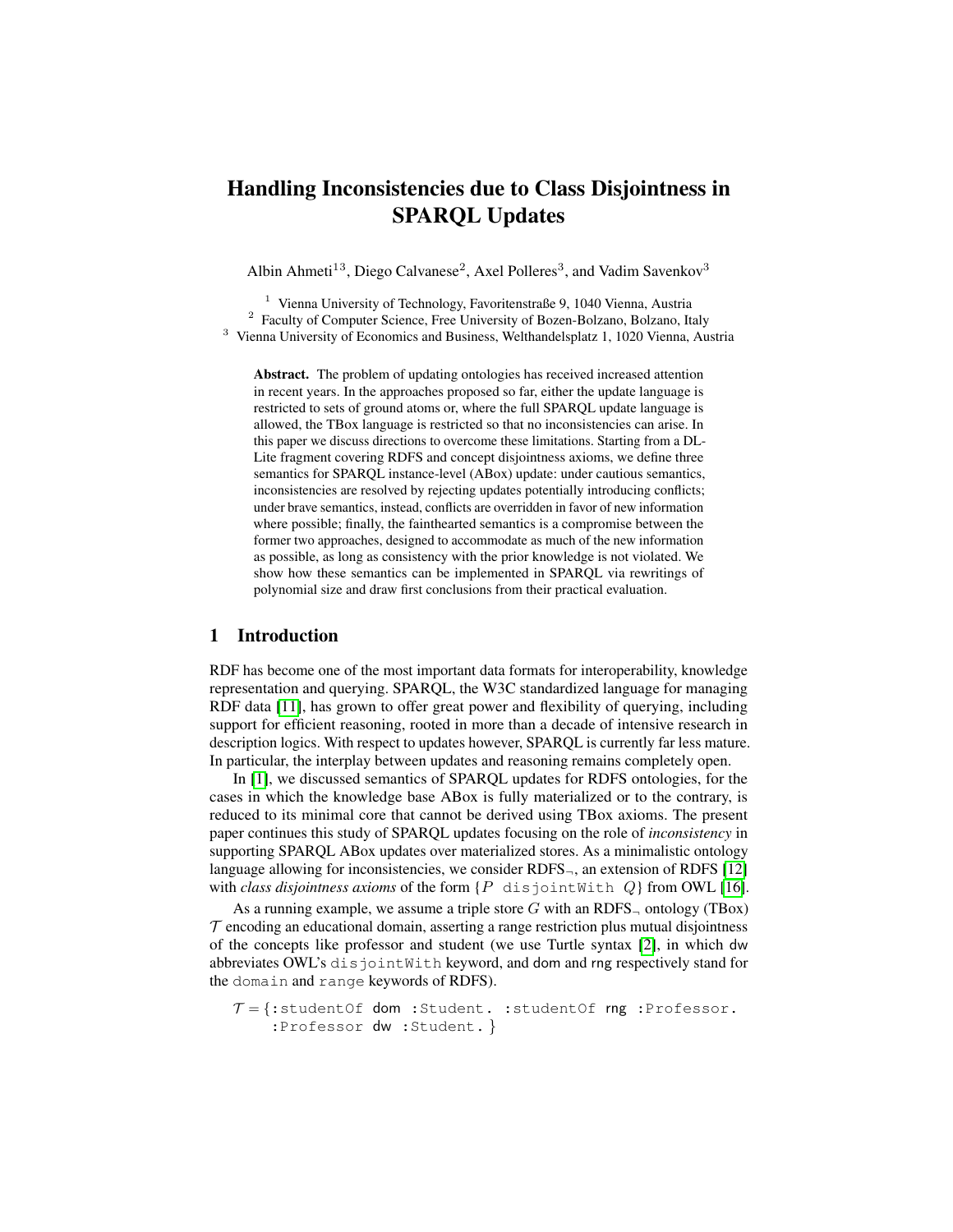<span id="page-1-1"></span>**Table 1.** *DL-Lite*<sub>RDFS-</sub>, assertions vs. RDF(S), where A, A' denote concept (or, class) names, P, P' denote role (or, property) names,  $\Gamma$  is the set of IRI constants (excl. the OWL/RDF(S) vocabulary) and  $x, y \in \Gamma$ . For RDF(S), we use abbreviations (rsc, sp, dom, rng, a) as introduced in [\[17\]](#page-14-5).

| TBox RDFS | TBox RDFS                                                                                                                                                                                                                | TBox RDFS | ABox RDFS           |
|-----------|--------------------------------------------------------------------------------------------------------------------------------------------------------------------------------------------------------------------------|-----------|---------------------|
|           | 1. $A' \sqsubseteq A$ $A'$ sc $A$ . 3. $\exists P \sqsubseteq A$ $P$ dom $A$ . 5. $A' \sqsubseteq \neg A$ $A'$ dw $A$ . 6. $A(x)$ $x \neq A$ .<br>2. $P' \sqsubseteq P$ P' sp P. 4. $\exists P^- \sqsubseteq A$ P rng A. |           | 7. $P(x, y)$ x P y. |

Consider the following SPARQL update [\[8\]](#page-14-6) request  $u$  in the context of the TBox  $\mathcal{T}$ :

**INSERT {**?X :studentOf ?Y**} WHERE {**?X :attendsClassOf ?Y**}**

Consider an ABox with data on student tutors that happen to attend each other's classes:  $A_1 = \{ : j \text{im} : \text{attendsClassOf} : \text{ann} : \text{attendsClassOf} \}$ :jim}. Here, u would create two assertions : jim : studentOf : ann and : ann : student Of :  $\lim_{n \to \infty}$  Due to the range and domain constraints in  $\mathcal{T}$ , these assertions result in clashes both for Jim and for Ann. Note that all inconsistencies are in the new data, and thus we say that  $u$  is *intrinsically inconsistent* for the particular ABox  $A_1$ . We discuss how such updates can be fixed using SPARQL rewritings.

Now, let  $A_2$  be the ABox  $\{\cdot\}$  im :attendsClassOf :ann. :jim a : Professor}. It is clear that after the update  $u$ , the ABox will become inconsistent with respect to  $T$  due to the property assertion : jim : studentOf : ann, implying that Jim is both a professor and a student which contradicts the disjointness axiom. In contrast to the previous case, the clash here is between the prior knowledge and the new data. Based on [\[1\]](#page-14-1) we propose *three update semantics* for this case, and provide *efficient SPARQL rewriting algorithms* for implementing them in the RDFS<sup>¬</sup> setting.

The topic of knowledge base updates is extremely broad. Our aim in this paper is to adapt the basic belief revision operators for efficient implementation of ABox updates expressed in SPARQL 1.1, in the presence of RDFS<sub>-T</sub> Box axioms. In contrast to our setting, most of existing works on knowledge base evolution consider updates based on sets of ground facts to be inserted or deleted. Restricting negation to class disjointness allowed us to keep the presentation clear. It is not difficult to lift our rewritings to theories with role disjointness, functionality and inequality (owl:differentFrom). We discuss related work in more detail in [Sec. 6.](#page-13-0)

In the remainder of the paper, after some short preliminaries [\(Sec. 2\)](#page-1-0) we discuss checking for intrinsic inconsistencies in [Sec. 3.](#page-3-0) Then in [Sec. 4](#page-6-0) we present three semantics for dealing with general inconsistencies in the context of materialized triple stores. [Sec. 5](#page-12-0) describes our practical evaluation of the semantics. Finally, [Sec. 6](#page-13-0) puts our work in the context of existing research and provides concluding remarks.

### <span id="page-1-0"></span>2 Preliminaries

We introduce basic notions about RDF graphs, RDFS<sub> $\neg$ </sub> ontologies, and SPARQL queries. We will use RDF and DL notation interchangeably, treating RDF graphs without nonstandard RDFS<sup>¬</sup> vocabulary use [\[19\]](#page-14-7) as a sets of TBox and ABox assertions.

Definition 1 (RDFS<sup>¬</sup> ABox, TBox, triple store). *We call a set of inclusion assertions of the forms 1–5 in [Table 1](#page-1-1) an* (RDFS¬) TBox*, a set of assertions of the forms 6–7 in [Table 1](#page-1-1) an* (RDF) ABox, *and the union*  $G = \mathcal{T} \cup \mathcal{A}$  *an* (RDFS<sub> $\sqsupset$ ) triple store.</sub>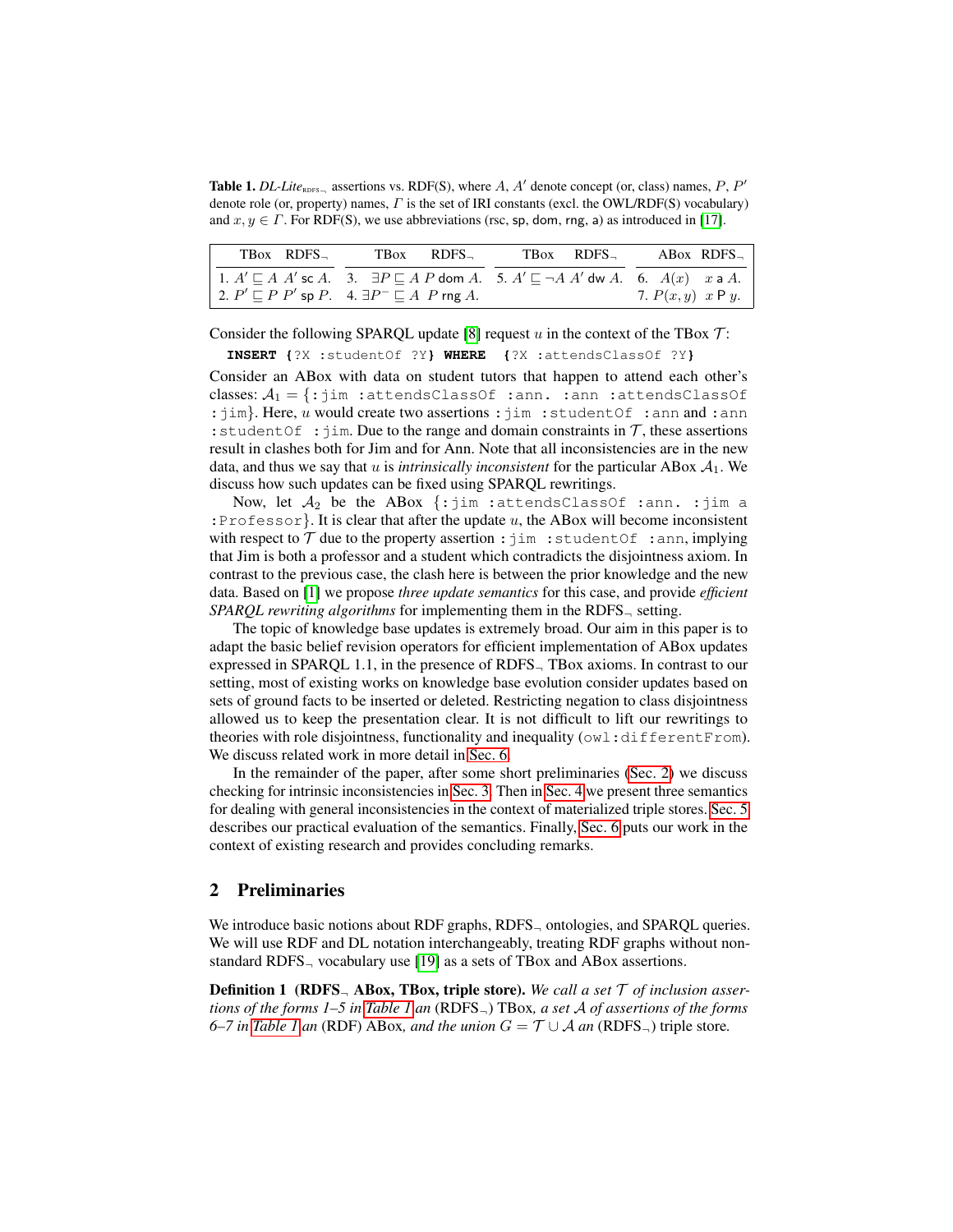Definition 2 (Interpretation, satisfaction, model, consistency). *An* interpretation  $\langle \Delta^{\mathcal{I}}, \cdot^{\mathcal{I}} \rangle$  consists of a non-empty set  $\Delta^{\mathcal{I}}$  and an interpretation function  $\cdot^{\mathcal{I}}$ , which maps

- $-$  each atomic concept A to a subset  $A<sup>\mathcal{I}</sup>$  of  $\Delta<sup>\mathcal{I}</sup>$ ,
- $-$  each negation of atomic concept to  $(\neg A^{\mathcal{I}}) = \Delta^{\mathcal{I}} \setminus A^{\mathcal{I}}$ ,  $-$  each atomic role P to a binary relation  $P^{\mathcal{I}}$  over  $\Delta^{\mathcal{I}}$ , and
- $-$  each element of  $\Gamma$  to an element of  $\Delta^{\mathcal{I}}.$
- 

*For expressions*  $\exists P$  and  $\exists P^-$ , the interpretation function is defined as  $(\exists P)^{\mathcal{I}} = \{x \in P\}$  $\Delta^{\mathcal{I}}\mid \exists y.(x, y) \in P^{\mathcal{I}}\}$  and  $(\exists P^-)^{\mathcal{I}} = \{y \in \Delta^{\mathcal{I}}\mid \exists x.(x, y) \in P^{\mathcal{I}}\}$ , resp. An interpre*tation*  $\mathcal I$  satisfies *an inclusion assertion*  $E_1 \sqsubseteq E_2$  (*of one of the forms 1–5 in Table 1*), *if*  $E_1^{\mathcal{I}} \subseteq E_2^{\mathcal{I}}$ . Analogously,  $\mathcal{I}$  satisfies ABox assertions of the form  $A(x)$ , if  $x^{\mathcal{I}} \in A^{\mathcal{I}}$ , and *of the form*  $P(x, y)$ *, if*  $(x^{\mathcal{I}}, y^{\mathcal{I}}) \in P^{\mathcal{I}}$ . An interpretation  $\mathcal I$  is called a model of a triple *store*  $G$  (resp., a TBox  $\mathcal{T}$ , an ABox  $\mathcal{A}$ ), denoted  $\mathcal{I} \models G$  (resp.,  $\mathcal{I} \models \mathcal{T}$ ,  $\mathcal{I} \models \mathcal{A}$ ), if  $\mathcal{I}$ *satisfies all assertions in (resp., , ). Finally, is called consistent, if it does not entail both*  $C(x)$  *and*  $\neg C(x)$  *for any concept* C *and constant*  $x \in \Gamma$ *, where entailment is defined as usual.*

As in [\[1\]](#page-14-1), we treat only ABox updates with WHERE clauses restricted to unions of conjunctive queries (without projection) over DL ontologies:

Definition 3 (BGP, CQ, UCQ, query answer). *A* conjunctive query *(CQ) , or* basic graph pattern (BGP)*, is a set of atoms of the form 6–7 from [Table 1,](#page-1-1) where now*  $x, y \in$  ∪ *, a countably infinite set of variables (written as '*?*'-prefixed alphanumeric strings). A* union of conjunctive queries *(UCQ) , or* UNION *pattern, is a set of CQs. We denote with*  $V(q)$  *(or*  $V(Q)$ *) the set of variables from* V *occurring in q (resp., Q). An* answer *(under RDFS<sub>* $\neg$ *</sub> Entailment) to a CQ q over a triple store G is a substitution*  $\theta$  of *the variables in*  $V(q)$  *with constants in*  $\Gamma$  *such that every model of*  $G$  *satisfies all facts in*  $q\theta$ . We denote the set of all such answers with  $ans_{r\text{dfs}}(q, G)$  (or simply  $ans(q, G)$ ). The *set of answers to a UCQ*  $Q$  *is*  $\bigcup_{q \in Q} ans(q, G)$ *.* 

Query answering in the presence of ontologies is done either by rule-based prematerialization of the ABox or by query rewriting. In the RDFS $<sub>–</sub>$  case, materialization</sub> in polynomial time is feasible. Let  $mat(G)$  be the triple store obtained from exhaustive application of the inference rules in [Fig. 1](#page-2-0) on a consistent triple store  $G$ . We also define a special notation chase( $q, \mathcal{T}$ ) to denote the "materialization" (also known as chase) of an ABox resp. a BGP q w.r.t. the TBox  $\mathcal T$ . We call all triples occurring in chase $(q, \mathcal T)$ but not in  $q$  the *effects of*  $q$  *w.r.t.*  $T$ .

We now adapt the semantics for SPARQL update operations from [\[1\]](#page-14-1).

<span id="page-2-1"></span>Definition 4 (SPARQL update operation, simple update of a triple store). *Let* and  $P_i$  be BGPs, and  $P_w$  a BGP or UNION pattern. Then an update operation

| ? <i>C</i> sc ? <i>D</i> . ? <i>S</i> a ? <i>C</i> .<br>$?S \triangleleft ?D.$ | ?P dom ?C. $?S$ ?P ?O.<br>$?S \triangleleft ?C.$ |                                |
|--------------------------------------------------------------------------------|--------------------------------------------------|--------------------------------|
| $?P$ sp $?Q.$ $?S$ $?P$ $?O.$<br><i>?S ?Q ?O.</i>                              | ?P rng ?C. $?S$ ?P ?O.<br>$?O$ a $?C.$           | $?S$ a $?C. ?D.$ $?C$ dW $?D.$ |

<span id="page-2-0"></span>Fig. 1. Minimal RDFS rules from [\[17\]](#page-14-5) plus class disjointness "clash" rule from OWL2 RL [\[16\]](#page-14-3).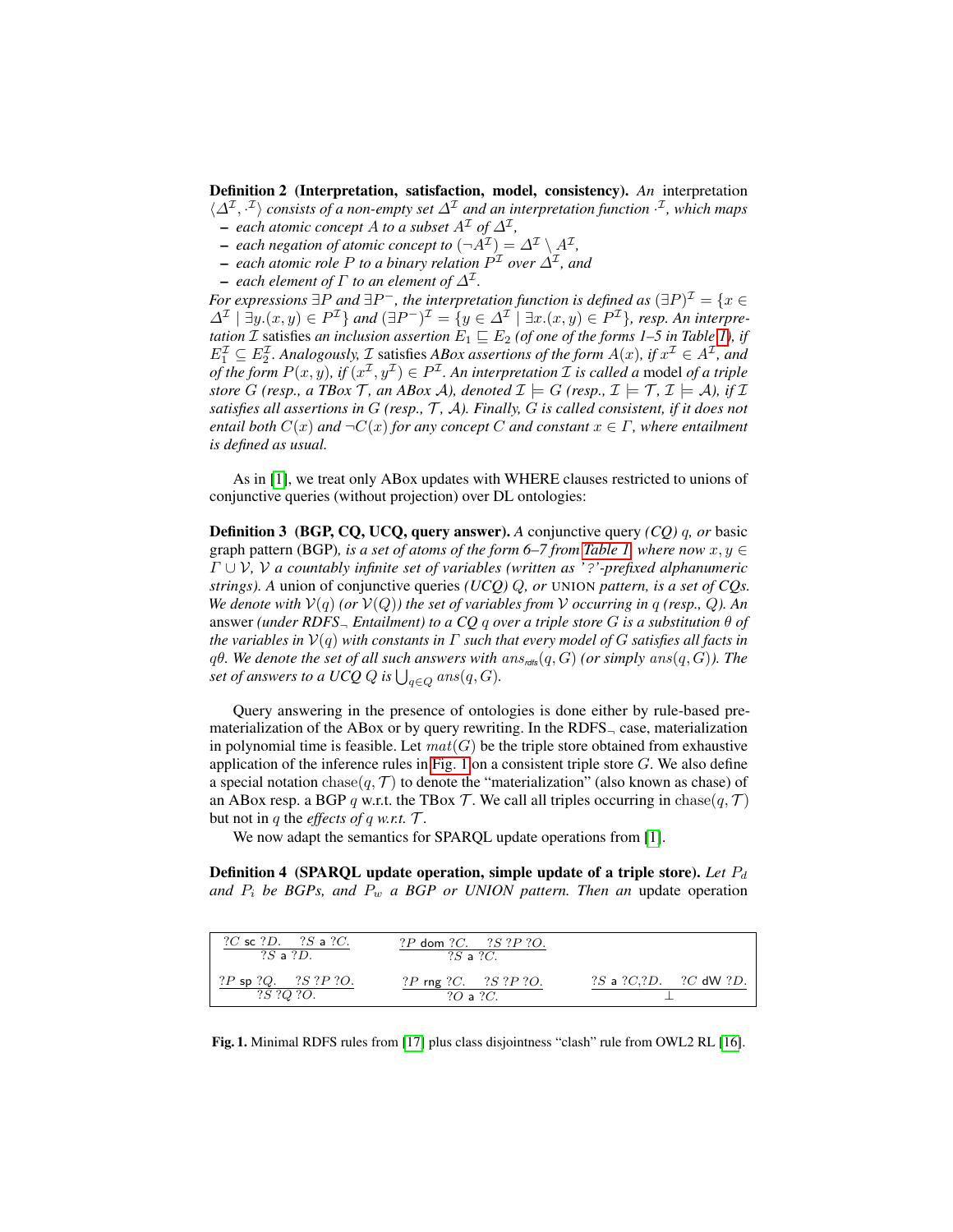$u(P_d, P_i, P_w)$  has the form

# **DELETE**  $P_d$  **INSERT**  $P_i$  **WHERE**  $P_w$

Let  $G = \mathcal{T} \cup \mathcal{A}$  be a triple store then the *simple update* of G w.r.t.  $u(P_d, P_i, P_w)$ is defined as  $G_{u(P_d, P_i, P_w)} = (G \setminus \mathcal{A}_d) \cup \mathcal{A}_i$ , where  $\mathcal{A}_d = \bigcup_{\theta \in ans(P_w, G)} gr(P_d\theta)$ ,  $A_i = \bigcup_{\theta \in ans(P_w,G)} gr(P_i\theta)$ , and  $gr(P)$  denotes the set of ground triples in pattern P.

We call a triple store G (resp. the ABox of G) *materialized* if the equality  $G \setminus \mathcal{T} =$  $mat(G) \setminus \mathcal{T}$  holds. In this paper, we will always consider G to be materialized and focus on "materialization preserving" semantics for SPARQL update operations, which we dubbed  $\textbf{Sem}_2^{mat}$  in [\[1\]](#page-14-1) and which preserves a materialized triple store. We recall the intuition behind  $\textbf{Sem}_{2}^{mat}$ , given an update  $u = (P_d, P_i, P_w)$ : *(i)* delete the instantiations of  $P_d$  along with all their causes; *(ii)* insert the instantiations of  $P_i$  plus all their effects.

The notion of "causes" is made precise as follows. Given an ABox assertion  $A$ ,  $A<sup>caus</sup> = {B | A ∈ \text{chase}({B}, \mathcal{T})}.$  In the definition of  $A<sup>caus</sup>$ , if A is a class membership (x a C) where  $x \in \Gamma \cup V$ , then B is one of (x a C'), (x P ?Y), (?Y P x) for some fresh variable  $?Y$ , class  $C'$  and role P. If A is a role participation assertion (x R z), B is of the form (x P z), for some role P. For a SPARQL triple (possibly with variables)  $C$  we use  $C^{\text{caus}}$  to denote a BGP computed in the same way as for the ABox assertion  $A$  above.

# <span id="page-3-1"></span>**Definition 5** (Sem $_2^{mat}$  [\[1\]](#page-14-1)). Let  $u(P_d, P_i, P_w)$  be an update operation. Then

 $G_{u(P_{d},P_{i},P_{w})}^{\mathbf{Sem}_{2}^{mat}} = G_{u(P_{d}^{\text{caus}},\ P_{i}^{\text{eff}},\{P_{w}\}\{P_{d}^{\text{fvars}}\})}$ 

*Here,*  $P_d^{\text{caus}} = \bigcup_{A \in atoms(P_d)} A^{\text{caus}}$ ;  $P^{\text{eff}} = \text{chase}(P, \mathcal{T})$  and  $P_d^{\text{fvars}}$  is a pattern that binds variables occurring in  $P_d^{\text{caus}}$  but not in  $P_d$  to the constants from  $\Gamma$  occurring in  $G$ .

We refer to [\[1\]](#page-14-1) for further details, but stress that as such,  $\mathbf{Sem}_{2}^{mat}$  is not able to detect or deal with inconsistencies arising from extending G with instantiations of  $P_i$ . In what follows, we will discuss how this can be remedied.

*Remark 1.* Note that although the DELETE clause  $P_d$  is syntactically a BGP, its semantics is different. Namely, triples occurring in  $P_d$  are mutually independent (cf. [Def. 4\)](#page-2-1), so that for every  $\theta \in ans(P_w, G)$ , each atom in  $P_d \theta \cap G$  is deleted from G no matter which other atoms of  $P_d\theta$  occur in G. Therefore,  $P_d^{\text{caus}}$  is computed atom-wise, unlike CQ rewriting [\[4\]](#page-14-8). Note that  $|A^{\text{caus}}| = O(||\mathcal{T}||)$  where  $||\mathcal{T}||$  denotes the vocabulary size of  $\mathcal{T}$ : in each RDFS<sub> $\neg$ </sub> derivation, a class membership assertion can occur at most once for each class in  $T$ , and a role membership assertion can occur at most twice for every role in T. Thus,  $|P_d^{\text{caus}}| \leq 2|P_d| \cdot ||T||$  and  $|P_i^{\text{eff}}| \leq |P_i| \cdot ||T||$ , so both can be computed in poly-time. This underpins the polynomial complexity of our rewritings.

# <span id="page-3-0"></span>3 Checking Consistency of a SPARQL Update

In the literature on the evolution of DL-Lite knowledge bases [\[5,](#page-14-9) [7\]](#page-14-10), updates represented by pairs of ABoxes  $A_d$ ,  $A_i$  have been studied. However, whereas such update might be viewed to fit straightforwardly to the corresponding  $A_d$ ,  $A_i$  in [Def. 4,](#page-2-1) it is typically assumed that  $A_i$  is consistent with the TBox, and thus one only needs to consider how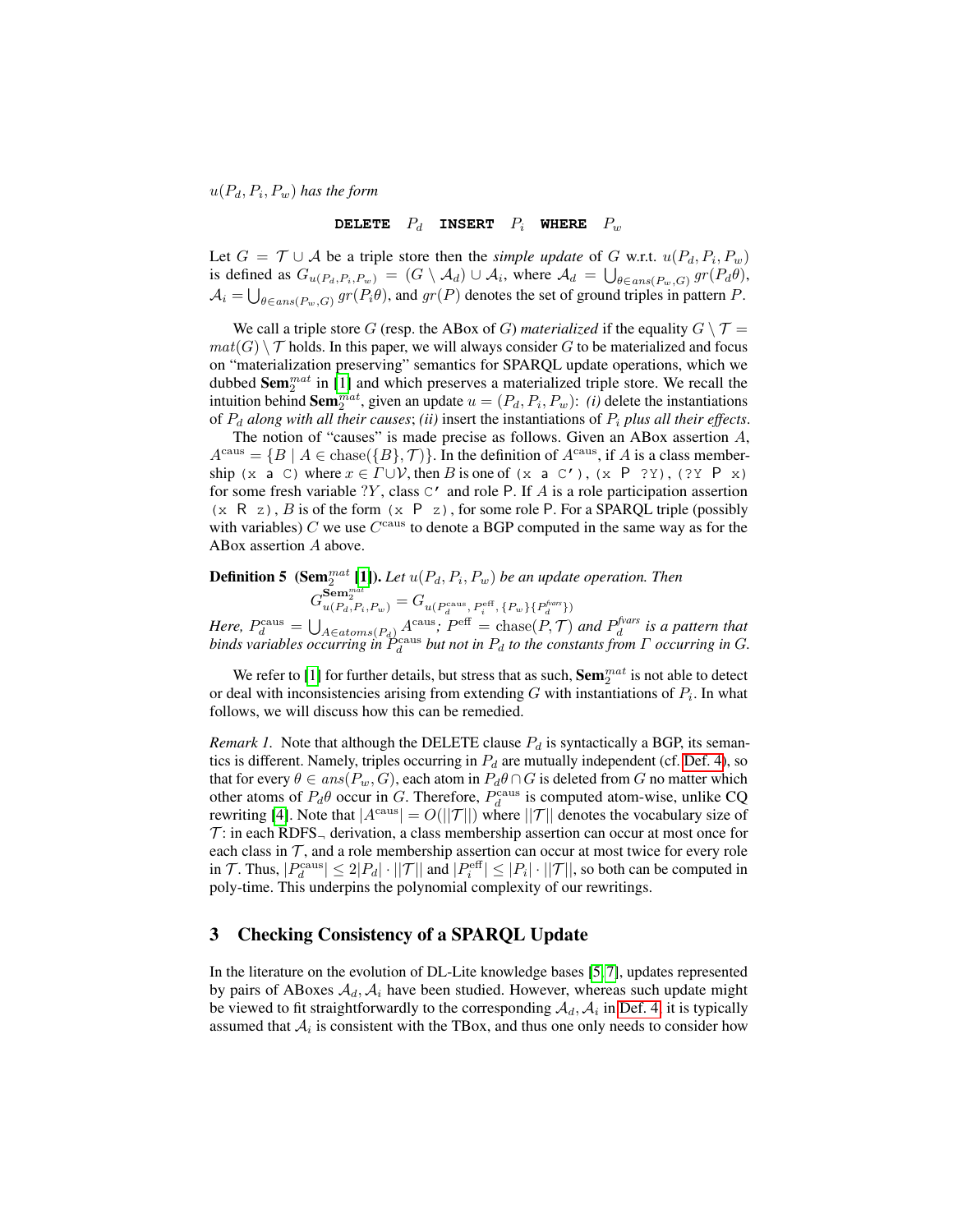Algorithm 1: constructing a SPARQL ASK query to check intrinsic inconsistency (for the definition of  $P_i^{\text{eff}}$ , cf. [Def. 5\)](#page-3-1)

**Input:** RDFS<sub> $\neg$ </sub> TBox  $\mathcal T$ , SPARQL update  $u(P_d, P_i, P_w)$ Output: A SPARQL ASK query returning  $True$  if  $u$  is intrinsically inconsistent 1 if  $\perp \in P_i^{\text{eff}}$  then 2 **return** ASK {} *//w* contains clashes in itself, i.e., is inconsistent for any triple store 3 else  $4 \mid W := \{\text{FlITER}(False)\};$  //neutral element w.r.t. union 5 **foreach** pair of triple patterns  $(?X a P)$ ,  $(?Y a R)$  in  $P_i^{\text{eff}}$  do 6 if  $P \sqsubseteq \neg R \in \mathcal{T}$  then 7  $\left| \quad \right| \quad W := W \text{ UNION } \{\{P_w \theta_1[?X \mapsto ?Z]\} \text{ . } \{P_w \theta_2[?Y \mapsto ?Z]\}\} \text{ for a fresh } ?Z$  $\bf{8}$  | return ASK WHERE  $\{W\}$ 

<span id="page-4-0"></span>to deal with inconsistencies between the update and the old state of the knowledge base. However, this a priori assumption may be insufficient for SPARQL updates, where concrete values for inserted triples are obtained from variable bindings in the WHERE clause, and depending on the bindings, the update can be either consistent or not. This is demonstrated by the update u from [Sec. 1](#page-0-0) which, when applied to the ABox  $A_1$ , results in an inconsistent set  $A_i$  of insertions. We call this *intrinsic inconsistency* of an update *relative to a triple store*  $G = \mathcal{T} \cup \mathcal{A}$ .

**Definition 6.** Let G be a triple store. The update u is said to be intrinsically consistent w.r.t.  $G$  if the set of new assertions  $\mathcal{A}_i$  from [Def. 4](#page-2-1) generated by applying  $u$  to  $G$ , taken in *isolation from the ABox of G, does not contradict the TBox of G. Otherwise, the update is said to be intrinsically inconsistent w.r.t. G.* 

Intrinsic inconsistency of the update differs crucially from the inconsistency w.r.t. the old state of the knowledge base, illustrated by the ABox  $A_2$  from [Sec. 1.](#page-0-0) This latter case can be addressed by adopting an update policy that prefers newer assertions in case of conflicts, as studied in the context of DL-Lite KB evolutions [\[5\]](#page-14-9), which we will discuss in [Sec. 4](#page-6-0) below. Intrinsic inconsistencies however are harder to deal with, since there is no cue which assertion should be discarded in order to avoid the inconsistency. Our proposal here is thus to discard *all* mutually inconsistent pairs of insertions.

We first present an algorithm for checking intrinsic inconsistency by means of SPARQL ASK queries and then a safe rewriting algorithm. This rewriting is based on an observation that clashing triples can be introduced by a combination of two bindings of variables in the WHERE clause, as the example in the [Sec. 1](#page-0-0) (the ABox  $A_1$ ) illustrates. To handle such cases, two copies of the WHERE clause  $P_w$  are created by the rewriting in Algorithms [1](#page-4-0) and [2,](#page-5-0) for each pair of disjoint concepts according to the TBox of the triple store. These algorithms use notation described in [Rem. 2](#page-4-1) below.

<span id="page-4-1"></span>*Remark 2.* Our rewriting algorithms rely on producing fresh copies of the WHERE clause. Assume  $\theta$ ,  $\theta_1$ ,  $\theta_2$ , ... to be substitutions replacing each variable in a given formula with a distinct fresh one. For a substitution  $\sigma$ , we also define  $\theta[\sigma]$  resp.  $\theta_i[\sigma]$  to be an extension of  $\sigma$ , renaming each variable at positions not affected by  $\sigma$  with a distinct fresh one. For instance, let  $F$  be a triple (?Z : studentOf ?Y). Now,  $F\theta$  makes a variable disjoint copy of  $F: ?Z_1 :$ studentOf  $?Y_1$  for fresh  $?Z_1, ?Y_1, F[?Z \rightarrow ?X]$  is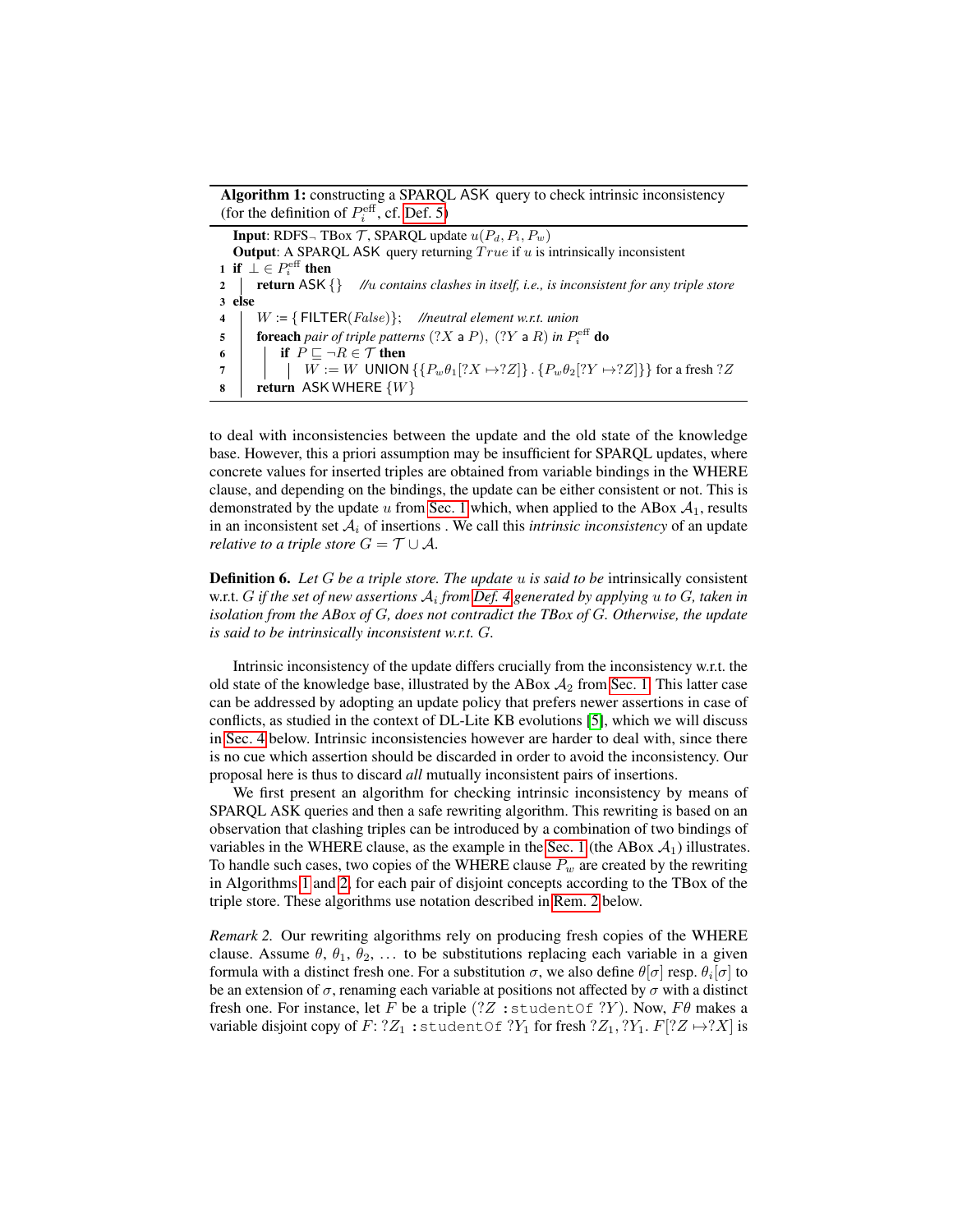#### **Algorithm 2:** Safe rewriting safe(*u*)

<span id="page-5-0"></span>**Input:** RDFS<sub> $\neg$ </sub> TBox *T*, SPARQL update  $u(P_d, P_i, P_w)$ **Output:** SPARQL update  $\text{safe}(u)$ 1 if  $\bot \in P_i^{\text{eff}}$  then 2 | **return**  $u(P_d, P_i, \text{ FILTER}(False))$  $3 \, W := \{ \, \text{FlITER}(False) \}; \,$  //neutral element w.r.t. union **4 foreach** pair of triple patterns  $(?X \nvert P), (?Y \nvert R)$  in  $P_i^{\text{eff}}$  do 5 if  $P \sqsubseteq \neg R \in \mathcal{T}$  then 6  $\vert$  //cf. [Rem. 2](#page-4-1) for notation  $\theta$ [...]  $7 \mid W := W \text{ UNION } \{P_w \theta_1 | ?X \mapsto ?Y \}$  UNION  $\{P_w \theta_2 | ?Y \mapsto ?X \} \}$ 8 return  $u(P_d, P_i, P_w$  MINUS  $\{W\})$ 

just a substitution of ?Z by ?X in F. Finally,  $F\theta$ <sup>[?</sup> $Z \rightarrow$ ?X] results in ?X : studentOf  $?Y_2$  for fresh  $?Y_2$ . We assume that all occurrences of  $F\theta[\sigma]$  stand for syntactically the same query, but that  $F\theta[\sigma_1]$  and  $F\theta[\sigma_2]$ , for distinct  $\sigma_1$  and  $\sigma_2$ , can only have variables in  $range(\sigma_1) \cap range(\sigma_2)$  in common. That is, the choice of fresh variables is defined by the parameterizing substitution  $\sigma$ .

Using this notation, the possibility of unifying two variables  $?X$  and  $?Y$  in  $P_w$  on a given triple store can be tested with the query  $\{P_w \theta_1[?X \rightarrow ?Z]\}\{P_w \theta_2[?Y \rightarrow ?Z]\}$ where  $\theta_1$  and  $\theta_2$  are variable renamings as in [Rem. 2](#page-4-1) and ? Z is a fresh variable.

In order to check the intrinsic consistency of an update, this condition should be evaluated for every pair of variables of  $P_w$ , the unification of which leads to a clash. A SPARQL ASK query based on this idea is produced by [Alg. 1.](#page-4-0) Note that it suffices to check only triples of the form  $\{?X \mid ?C\}$  at line 5 of [Alg. 1,](#page-4-0) since disjointness conditions can only be formulated for concepts, according to the syntax in Table [1.](#page-1-1) Furthermore, since we are taking the facts in  $P_i^{\text{eff}}$  extended by all facts implied by  $\mathcal T$ , at line 6 of [Alg. 1](#page-4-0) it suffices to check the disjointness conditions explicitly mentioned in  $\tau$  and not all those which are implied by  $\mathcal T$ . Note also that the DELETE clause  $P_d$  plays no role in this case, since we only consider clashes within inserted facts.

*Example 1.* Consider the update  $u$  from [Sec. 1,](#page-0-0) in which the INSERT clause  $P_i$  can create clashing triples. To identify potential clashes, [Alg. 1](#page-4-0) first applies the inference rule for the range constraint, and computes  $P_i^{\text{eff}} = \{?X \text{ a :Student : ?Y}\}$ a :Professor}. Now both variables  $?X, ?Y$  occur in the triples of type (6) from [Table 1](#page-1-1) with clashing concept names. The following ASK query is produced by [Alg. 1.](#page-4-0)

**ASK WHERE {** ?X :attendsClassOf ?Y . ?Y :attendsClassOf ?X1 **}** (In this and subsequent examples we omit the trivial FILTER(*False*) union branch used in rewritings to initialize variables with disjunctive conditions, such as  $W$  in [Alg. 1\)](#page-4-0)

Suppose that an insert is not intrinsically consistent for a given triple store. One solution would be to discard it completely, should the above ASK query return *True*. Another option which we consider here is to only discard those variable bindings from the WHERE clause, which make the INSERT clause  $P_i$  inconsistent. This is the task of the *safe rewriting* safe( $\cdot$ ) in [Alg. 2,](#page-5-0) removing all variable bindings that participate in a clash between different triples of  $P_i$ . Let  $P_w$  be a WHERE clause, in which the variables ?X and ?Y should not be unified to avoid clashes. With  $\theta_1$ ,  $\theta_2$  being "fresh" variable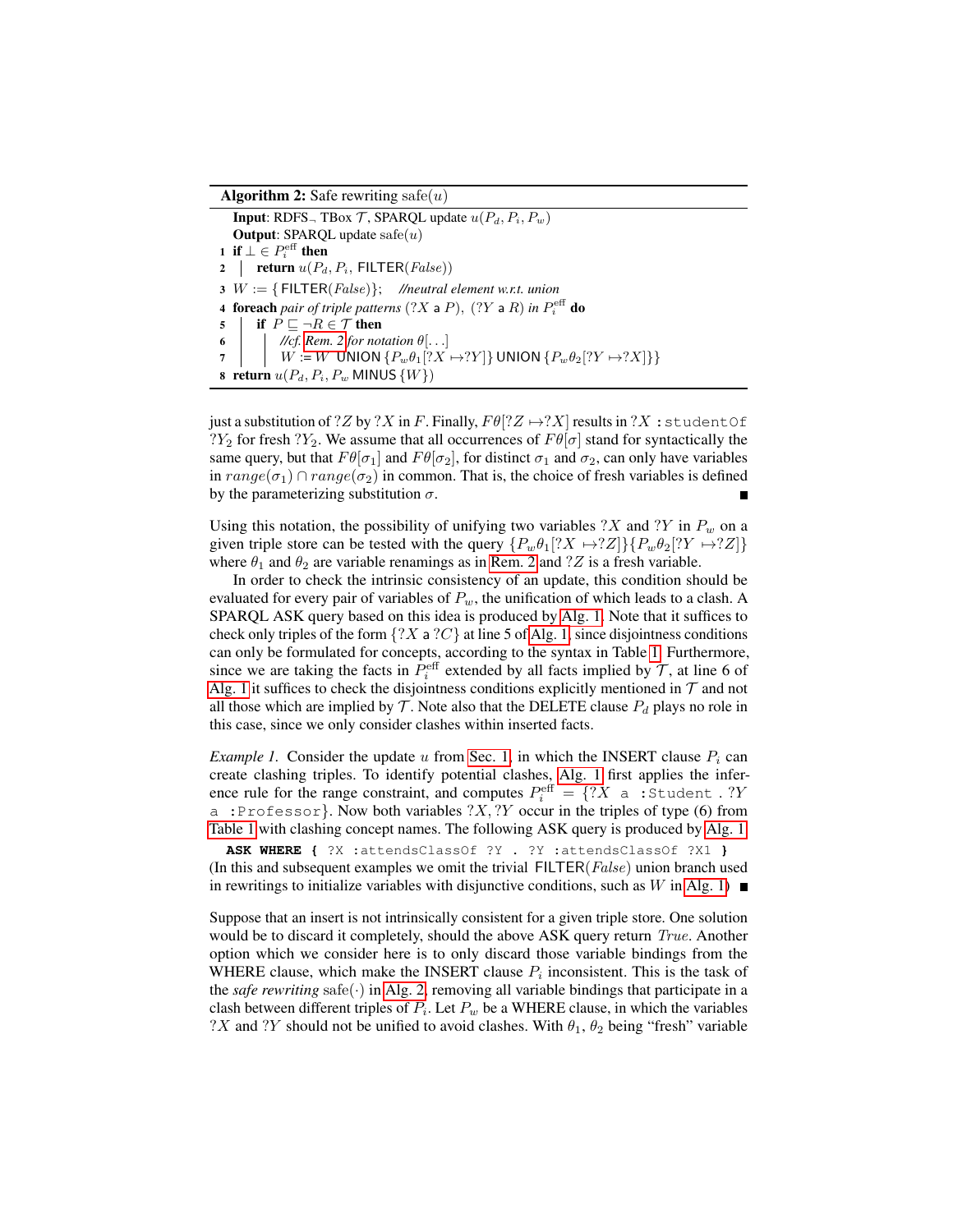renamings as in [Rem. 2,](#page-4-1) [Alg. 2](#page-5-0) uses the union of  $P_w\theta_1[?X \rightarrow ?Y]$  and  $P_w\theta_2[?Y \rightarrow ?X]$ to eliminate unsafe bindings that send  $?X$  and  $?Y$  to the same value.

<span id="page-6-1"></span>*Example 2.* [Alg. 2](#page-5-0) extends the WHERE clause of the update  $u$  from [Sec. 1](#page-0-0) as follows: **INSERT{**?X :studentOf ?Y**} WHERE{**?X :attendsClassOf ?Y

**MINUS{{**?X1 :attendsClassOf ?X**} UNION {**?Y :attendsClassOf ?Y2**}}}**

Note that the safe rewriting can make the update void. For instance,  $\text{safe}(u)$  has no effect on the ABox  $A_1$  from [Sec. 1,](#page-0-0) since there is no cue, which of : jim :attendsClassOf :ann, :ann :attendsClassOf :jim needs to be dismissed to avoid the clash. However, if we extend this ABox with assertions both satisfying the WHERE clause of u and not causing undesirable variable unifications,  $\text{safe}(u)$ would make insertions based on such bindings. For instance, adding the fact :bob :attendsClassOf :alice to  $A_1$  would assert :bob :studentOf :alice as a result of safe $(u)$ .

A rationale for using MINUS rather than FILTER NOT EXISTS in [Alg. 2](#page-5-0) (and also in a rewriting in forthcoming [Sec. 4\)](#page-6-0) can be illustrated by an update in which variables in the INSERT and DELETE clauses are bound in different branches of a UNION: **DELETE {**?V a :Professor**} INSERT {**?X :studentOf ?Y**} WHERE {{**?X :attendsClassOf ?Y**} UNION {**?V :attendsClassOf ?W**}}**

A safe rewriting of this update (abbreviating :attendsClassOf as :aCo) is

```
DELETE {?V a :Professor} INSERT {?X :studentOf ?Y}
WHERE { {{?X :aCo ?Y} UNION {?V :aCo ?W}}
         MINUS{ {{?X1 :aCo ?X} UNION {?V1 :aCo ?W1}}
          UNION {{?Y :aCo ?Y2} UNION {?V2 :aCo ?W2}} } }
```
It can be verified that with FILTER NOT EXISTS in place of MINUS this update makes no insertions on all triple stores: the branches {?V1 :aCo ?W1} and {?V2 :aCo ?W2} are satisfied whenever {?X :aCo ?Y} is, making FILTER NOT EXISTS evaluate to *False* whenever {?X : aCo ?Y} holds.

We conclude this section by formalizing the intuition of update safety. For a triple store *G* and an update  $u = (P_d, P_i, P_w)$ , let  $[[P_w]]_{\mathcal{U}}^u$  denote the set of variable bind-<br>ings computed by the query "SELECT? Y,  $2X$ , WHERE *P*," over *G*, where ings computed by the query "SELECT? $X_1, \ldots, Y_n$  WHERE  $P_w$ " over G, where  $?X_1, \ldots, ?X_k$  are the variables occurring in  $P_i$  or in  $P_d$ .

**Theorem 1.** Let  $\mathcal T$  be a TBox, let  $u$  be a SPARQL update  $(P_i, P_d, P_w)$ , and let query  $q_u$ *and update*  $\text{safe}(u) = (P_d, P_i, P'_w)$  *result from applying [Alg. 1](#page-4-0) resp. [Alg. 2](#page-5-0) to u and*  $\mathcal{T}$ *. Then, the following properties hold for an arbitrary RDFS<sub>* $\neg$ *</sub> <i>triple store*  $G = \mathcal{T} \cup \mathcal{A}$ *:*  $(1)$   $q_u(G) = True \text{ iff } \exists \mu, \mu' \in [\![P_w]\!]_u^u \text{ s.t. } \mu(P_i) \wedge \mu'(P_i) \wedge \mathcal{T} \models \bot;$ (2)  $[ P_w ]_G^u \setminus [ P_w' ]_G^u = \{ \mu \in [ P_w ]_G^u \mid \exists \mu' \in [ P_w ]_G^u \text{ s.t. } \mu(P_i) \wedge \mu'(P_i) \wedge \mathcal{T} \models \bot \}.$ 

# <span id="page-6-0"></span>4 Materialization Preserving Update Semantics

In this section we discuss resolution of inconsistencies between triples already in the triple store and newly inserted triples. Our baseline requirement for each update semantics is formulated as the following property.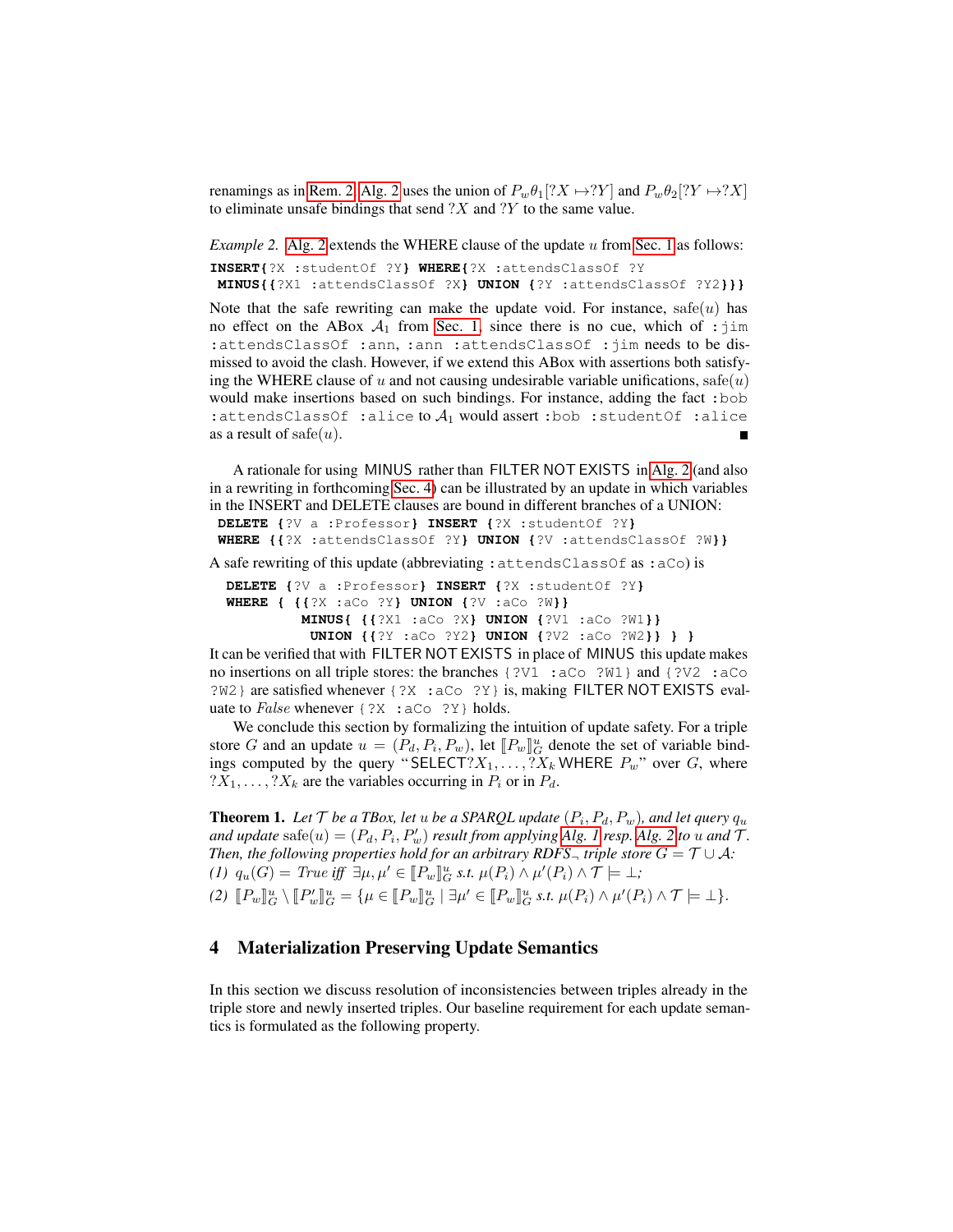**Definition 7** (Consistency-preserving). Let G be a triple store and  $u(P_d, P_i, P_w)$  and *update. A materialization preserving update semantics Sem is called* consistency preserving *in RDFS<sub>¬</sub> if the evaluation of update u*, *i.e.*,  $G^{Sem}_{u(P_d, P_i, P_w)}$ , results in a consistent *triple store.*

Our consistency preserving semantics are respectively called *brave*, *cautious* and *fainthearted*. The brave semantics always gives priority to newly inserted triples by discarding all pre-existing information that contradicts the update. The cautious semantics is exactly the opposite, discarding inserts that are inconsistent with facts already present in the triple store; i.e., the cautious semantics never deletes facts unless explicitly required by the DELETE clause of the SPARQL update. Finally, the fainthearted semantics executes the update partially, only performing insertions for those variable bindings which do not contradict existing knowledge (again, taking into account deletions).

All semantics rely upon incremental update semantics  $\textbf{Sem}_{2}^{mat}$ , introduced in [Sec. 2,](#page-1-0) which we aim to extend to take into account class disjointness. Note that for the present section we assume updates to be intrinsically consistent, which can be checked or enforced beforehand in a preprocessing step by the safe rewriting discussed in [Sec. 3.](#page-3-0) In this section, we lift our definition of update operation to include also updates  $(P_d, P_i, P_w)$ with  $P_w$  produced by the safe rewriting [Alg. 2](#page-5-0) from some update satisfying [Def. 4.](#page-2-1) What remains to be defined is the handling of clashes between newly inserted triples and triples already present in the triple store.

The intuitions of our semantics for a SPARQL update  $u(P_d, P_i, P_w)$  in the context of an RDFS<sup>¬</sup> TBox are as follows:

- $\rightarrow$  *brave semantics* **Sem**<sup>*mat*</sup><sub>*c*</sub>: *(i)* delete all instantiations of  $P_d$  and their causes, *plus all the non-deleted triples in clashing with instantiations of triples in to be inserted*, again also including the causes of these triples; *(ii)* insert the instantiations of  $P_i$  plus all their effects.
- $\sim$  *cautious semantics* **Sem**<sup>*mat*</sup>: *(i)* delete all instantiations of  $P_d$  and their causes;  $(iii)$  insert all instantiations of  $P_i$  plus all their effects, *unless they clash with some non-deleted triples in G*: in this latter case, do not perform the update.
- $\hat{P}_d$   *fainthearted semantics* **Sem** $_{faint}^{mat}$ : *(i)* delete all instantiations of  $\hat{P}_d$  and their causes;  $(iii)$  insert those instantiations of  $P_i$  (plus all their effects) which *do not clash with non-deleted triples in G.*

*Remark 3.* Note that  $\text{Sem}_{2}^{mat}$  is not able to cope with so called "dangling" effects – that is, triples inserted at some point for the sake of materialization, whose causes have been subsequently deleted. As pointed out in [\[1\]](#page-14-1), one way to deal with this issue is to combine Sem<sup>mat</sup> with marking of explicitly inserted triples. This approach was implemented as a semantics **Sem**<sup>mat</sup> in [\[1\]](#page-14-1), splitting the ABox A into the explicit part  $A_{ex}$  and the implicit part  $A_{im} = A \setminus A_{ex}$ .  $A_{ex}$  can be maintained, e.g., in a separate RDF graph using a straightforward update rewriting. Now, deleting  $P_d$  would not only retract  $P_d^{\text{caus}}$ from A, but also the triples in chase( $P_d^{\text{caus}}, \mathcal{T}$ ) \ chase( $\mathcal{A}_{ex} \setminus P_d^{\text{caus}}, \mathcal{T}$ ). That is, the effects of  $P_d^{\text{caus}}$  are removed unless they can be derived from facts remaining in A after enforcing the deletion  $P_d$ . Such an aggressive removal of dangling triples can lead to counterintuitive behavior (cf. Example 9 in [\[1\]](#page-14-1)), and requires maintaining the explicit ABox  $A_{ex}$ , which is why we opted to preserve dangling effects in our rewritings.

We will now describe implementations of the three semantics above via SPARQL rewritings, which can be shown to be materialization preserving and consistency preserving.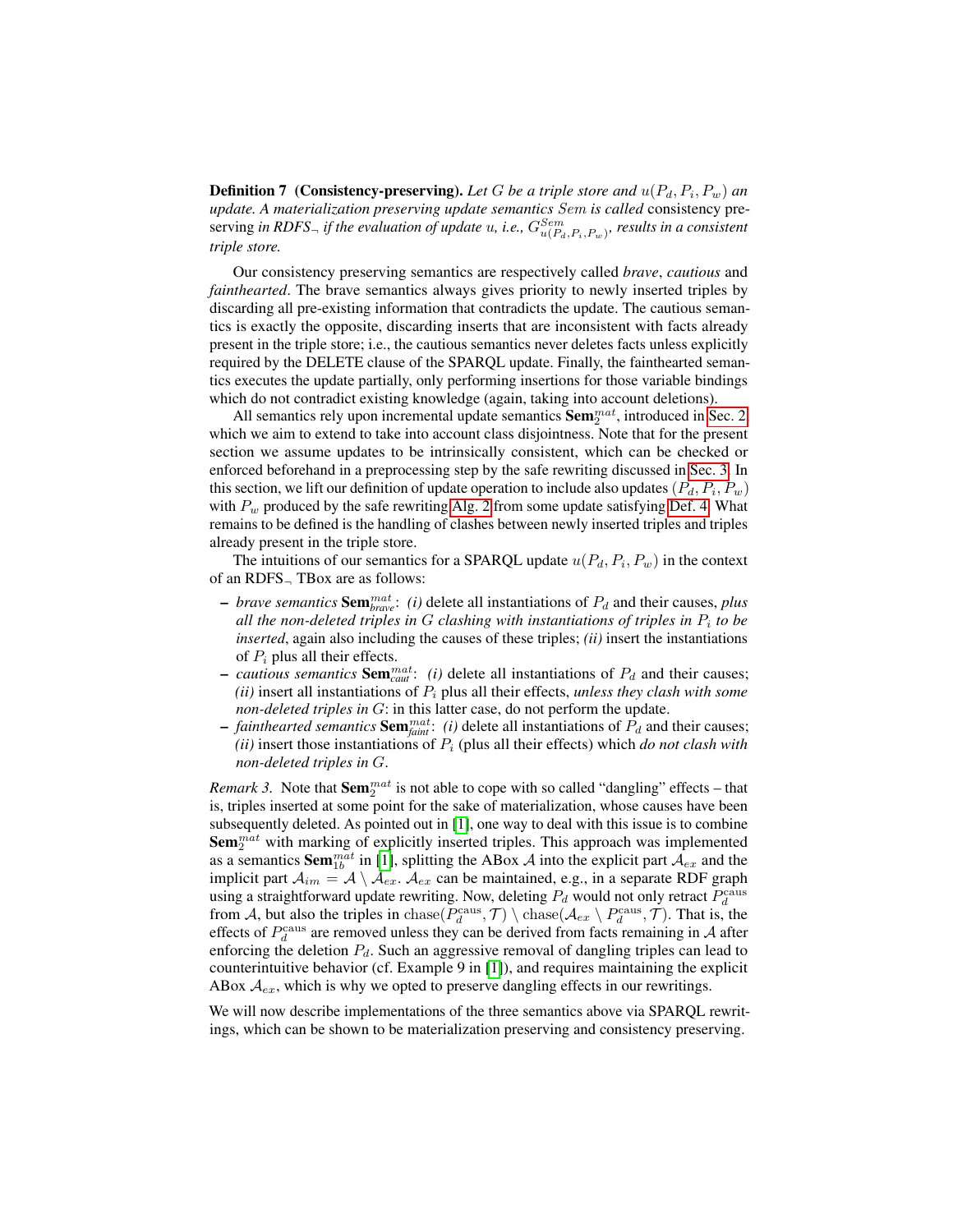Algorithm 3: *Brave semantics* Sem*mat brave*

<span id="page-8-0"></span>**Input:** Materialized triple store  $G = \mathcal{T} \cup \mathcal{A}$ , SPARQL update  $u(P_d, P_i, P_w)$ Output:  $G^{ {\bf Sem}_{\it brave}^{max}}_{u(P_d,P_i,P_w)}$ 1  $P'_d := P_d^{\text{caus}};$ 2 foreach *triple pattern*  $(?X$  a  $C)$  *in*  $P_i^{\text{eff}}$  do 3 **foreach**  $C'$  s.t.  $C \sqsubseteq \neg C' \in \mathcal{T}$  or  $C' \sqsubseteq \neg C \in \mathcal{T}$  do 4  $\vert$  **if**  $(?X \triangleleft C') \notin P_d'$  then  $\begin{array}{|c|c|c|}\hline \text{{\sf 5}} & & \end{array} \begin{array}{|c|c|c|}\hline \begin{array}{|c|c|c|}\hline \begin{array}{|c|c|}\hline \begin{array}{|c|c|}\hline \begin{array}{|c|c|}\hline \begin{array}{|c|c|}\hline \begin{array}{|c|c|}\hline \begin{array}{|c|c|}\hline \begin{array}{|c|c|}\hline \begin{array}{|c|c|}\hline \begin{array}{|c|c|}\hline \begin{array}{|c|c|}\hline \begin{array}{|c|c|}\hline \begin{array}{|c|c|}\hline \begin{array$ 6 **return**  $G_{u(P'_d, P_i^{\text{eff}}, \{P_w\}P_d^{\text{fvars}})}$ 

#### <span id="page-8-2"></span>4.1 Brave Semantics

The rewriting in [Alg. 3](#page-8-0) implements the brave update semantics Sem*mat brave*; it can be viewed as combining the idea of  $FastEvol$  [\[5\]](#page-14-9) with  $Sem_2^{mat}$  to handle inconsistencies by giving priority to triples that ought to be inserted, and deleting all those triples from the store that clash with the new ones.

<span id="page-8-1"></span>*Example 3.* [Ex. 2](#page-6-1) in [Sec. 3](#page-3-0) provided a safe rewriting safe(u) of the update u from [Sec. 1.](#page-0-0) According to [Alg. 3,](#page-8-0) this safe update is rewritten to:

```
DELETE {?X a :Professor . ?X1 :studentOf ?X .
        ?Y a :Student . ?Y :studentOf ?Y1}
INSERT {?X :studentOf ?Y . ?X a :Student . ?Y a :Professor}
WHERE {{?X :attendsClassOf ?Y
MINUS{{?X2 :attendsClassOf ?X} UNION {?Y :attendsClassOf ?Y2}}}
OPTIONAL {?X1 :studentOf ?X} OPTIONAL {?Y :studentOf ?Y1} }
```
The DELETE clause removes potential clashes for the inserted triples. Note that also property assertions implying clashes need to be deleted, which introduces fresh variables  $?X1$  and  $?Y1$ . These variables have to be bound in the WHERE clause, and therefore  $P_d^{fvars}$  adds two optional clauses to the WHERE clause, which is a computationally reasonable implementation of the concept  $P<sup>fvars</sup>$  from [Def. 5.](#page-3-1)

The DELETE clause  $P'_d$  of the rewritten update is initialized in [Alg. 3](#page-8-0) with the set  $P_d$  of triples from the input update. Rewriting ensures that also all "causes" of deleted facts are removed from the store, since otherwise the materialization will re-insert deleted triples. To this end, line 1 of [Alg. 3](#page-8-0) adds to  $P'_d$  all facts from which  $P_d$  can be derived. Then, for each triple implied by  $P_i$  (that is, for each triple in  $P_i^{\text{eff}}$ ) the algorithm computes the patterns of clashing triples and adds them to the DELETE clause  $P'_d$ , along with their causes. Note that it suffices to only consider disjointness assertions that are syntactically contained in  $\mathcal T$  (and not those implied by  $\mathcal T$ ), since we assume that the store  $G$  is materialized. Finally, the WHERE clause of the rewritten update is extended to satisfy the syntactic restriction that all variables in  $P_d'$  must be bound: bindings of "fresh" variables introduced to  $P'_d$  due to the domain or range constraints in  $\mathcal T$  are provided by the part  $P_d^{fvars}$ , cf. [Def. 5](#page-3-1) and [Ex. 3.](#page-8-1) The rewritten update is evaluated over the triple store, computing its new materialized and consistent state.

In the RDFS<sub> $\neg$ </sub> ontology language and under the restriction that only ABox updates are allowed, the brave semantics is a belief revision operator [\[10,](#page-14-11) [20\]](#page-14-12), performing a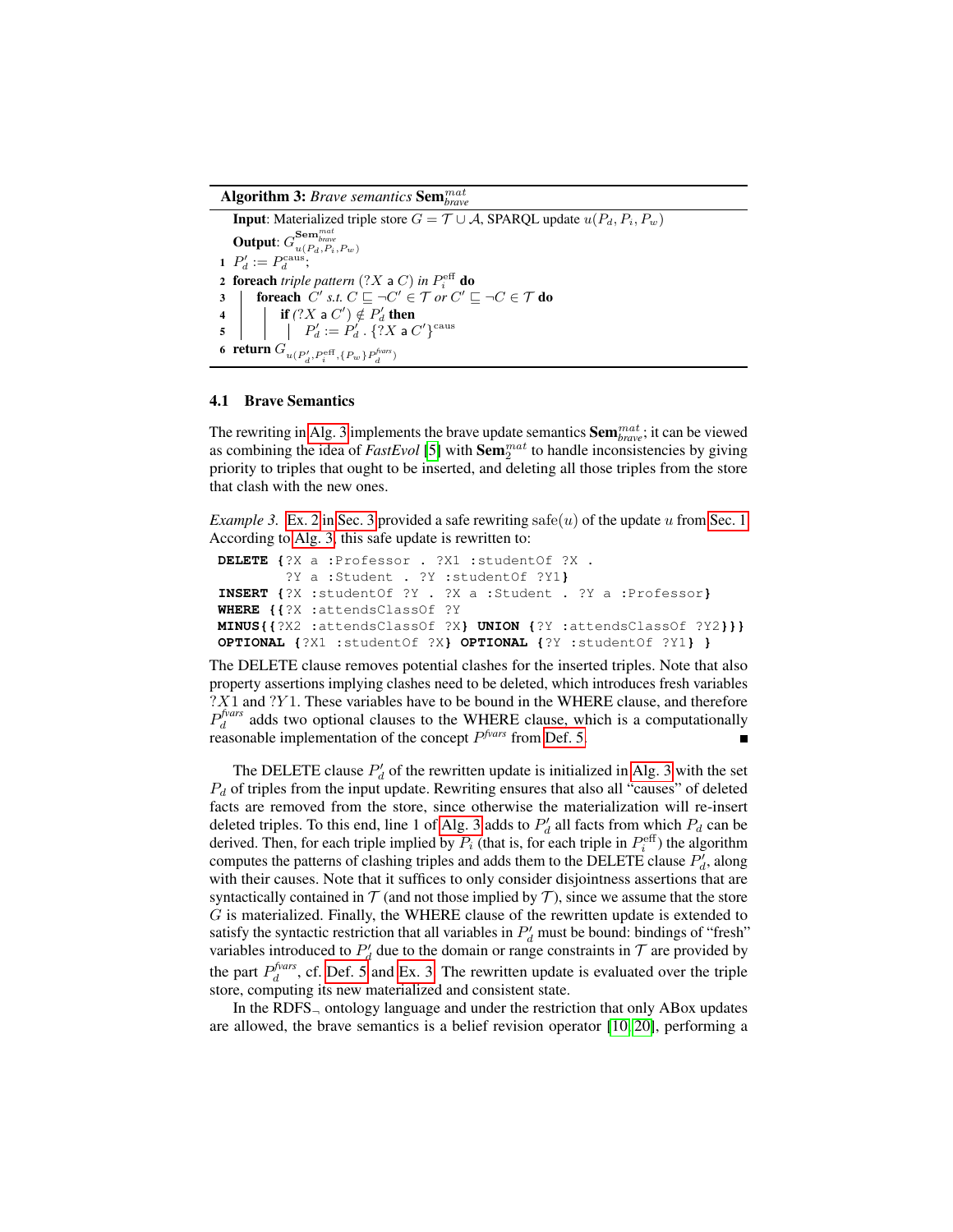Algorithm 4: *Cautious semantics* Sem*mat caut*

<span id="page-9-0"></span>**Input:** Materialized triple store  $G = \mathcal{T} \cup \mathcal{A}$ , SPARQL update  $u(P_d, P_i, P_w)$ Output:  $G_{u(P_d, P_i, P_w)}^{{\bf Sem}_{caut}}$ 1  $W := \{ \text{FlLTE}(False) \}$  // neutral element w.r.t. union  $\mathbf{2} \;\; \textbf{for} \textbf{each} \;(?X \; \textbf{a} \; C) \in P^{\text{eff}}_{i} \; \textbf{do}$ 3 | foreach  $C'$  *s.t.*  $C \sqsubseteq \neg C' \in \mathcal{T}$  *or*  $C' \sqsubseteq \neg C \in \mathcal{T}$  do 4  $\Big|$   $\bigcup_{C'} := \{\textsf{FlITER}(False)\}$ 5 **foreach**  $(?Y \text{ a } C') \in P_d^{\text{caus}}$  do 6  $\left| \quad \right| \quad \left| \quad \Theta_{C'}^- := \Theta_{C'}^-$  UNION  $\{P_w \theta[?Y \rightarrow ?X]\}$  $\begin{array}{ccc} \mathbf{7} & | & | & W \coloneqq W \end{array}$  UNION  $\{\{?X \mathbin{\mathsf{a}} C'\}$  MINUS  $\{\Theta_{C'}^{-}\}\}$ 8  $Q :=$  ASK WHERE {{ $P_w$ }.{ $W$ }}; 9 if  $Q(G)$  then 10  $\parallel$  return  $G$ 11 else 12  $\parallel$  **return**  $G_{u(P_d, P_i, P_w)}^{\textbf{Sem}_{\textit{brave}}}$ 

minimal change of the RDF graph (which due to materialization can be seen both as a deductive closure of the formula representing the ABox as well as the minimal model of this formula). There is a unique way of resolving inconsistencies since the only deduction rule with more than one ABox assertion in the premise, is the clash due to class disjointness [\(Fig. 1\)](#page-2-0): assuming intrinsic consistency, the choice of which class membership assertion to remove in order to avoid clash is univocal (new knowledge is always preferred).

Theorem 2. *[Alg. 3,](#page-8-0) given a SPARQL update and a consistent materialized triple store*  $G = \mathcal{T} \cup \mathcal{A}$ , computes a new consistent and materialized state w.r.t. brave semantics. *The rewriting in lines 1–6 takes time polynomial in the size of*  $u$  *and*  $\mathcal{T}$ .

#### 4.2 Cautious Semantics

Unlike Sem<sup>mat</sup>, its *cautious* version Sem<sup>mat</sup> always gives priority to triples that are already present in the triple store, and dismisses any inserts that are inconsistent with it. We implement this semantics as follows: *(i)* the DELETE command does not generate inconsistencies and thus is assumed to be always possible; *(ii)* the update is actually executed only if the triples introduced by the INSERT clause do not clash with state of the triple graph *after all deletions have been applied*.

Cautious semantics thus treats insertions and deletions asymmetrically: the former depend on the latter but not the other way round. The rationale is that deletions never cause inconsistencies and can remove clashes between the old and the new data.

As in the case of brave semantics, cautious semantics is implemented using rewriting, presented in [Alg. 4.](#page-9-0) First, the algorithm issues an ASK query to check that no clashes will be generated by the INSERT clause, provided that the DELETE part of the update is executed. If no clashes are expected, in which case the ASK query returns *False*, the brave update from the previous section is applied.

For a safe update  $u = (P_d, P_i, P_w)$ , the ASK query is generated as follows. For each triple pattern  $\{?X \in C\}$  among the effects of  $P_i$ , at line 3 [Alg. 4](#page-9-0) enumerates all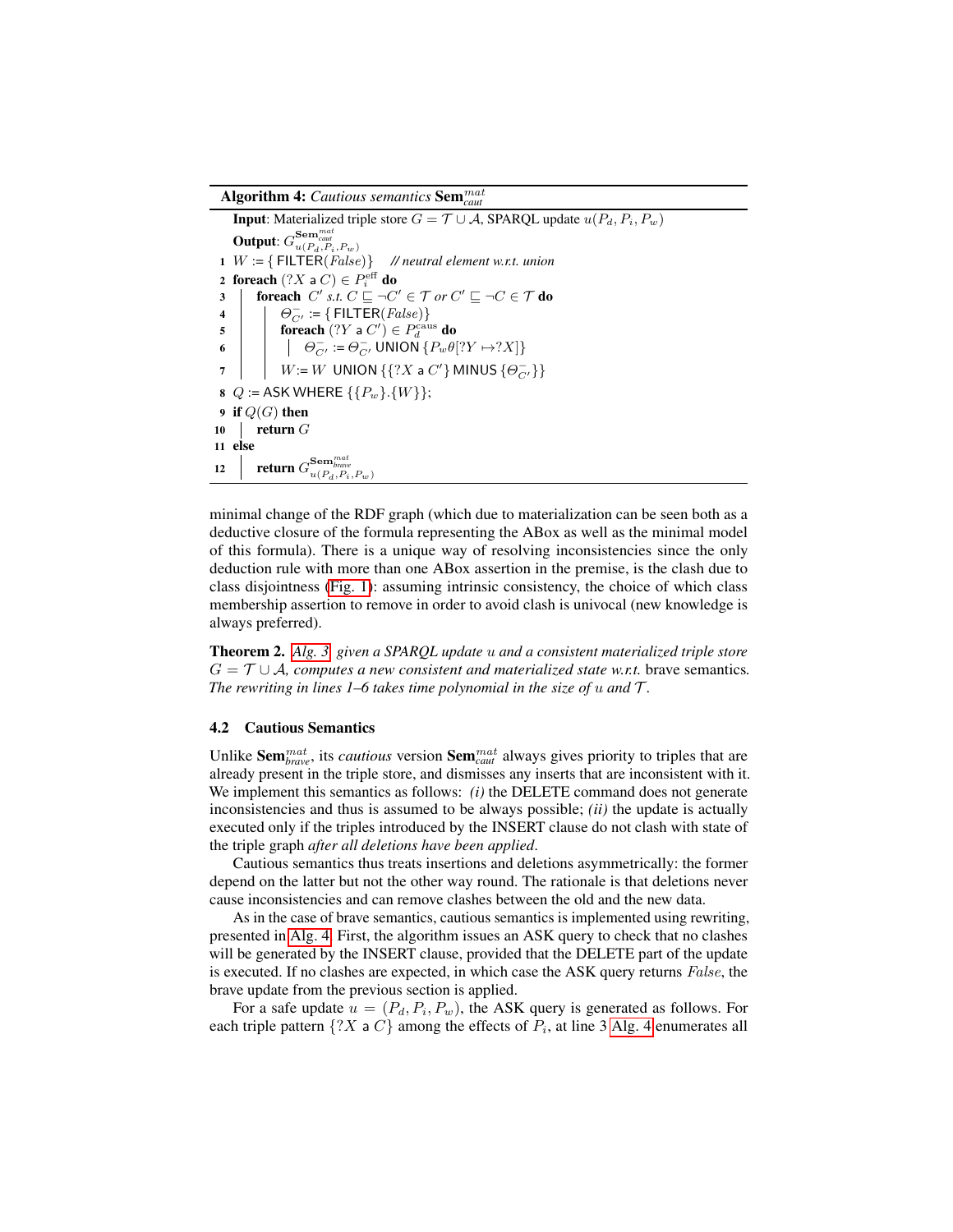concepts  $C'$  that are explicitly mentioned as disjoint with  $C$  in  $\mathcal T$ . As in the case of brave semantics, this syntactic check is sufficient due to the assumption that the update is applied to a materialized store; by the same reason also no property assertions need to be taken into account.

For each concept  $C'$  disjoint with  $C$ , we need to check that a triple matching the pattern  $\{?X \in C'\}$  is in the store G and will not be deleted by u. Deletion happens if there is a pattern  $\{?Y \in P_d^{\text{caus}} \text{ such that the variable } ?Y \text{ can be bound to the same }$ value as ?X in the WHERE clause  $P_w$ . Line 6 of [Alg. 4](#page-9-0) produces such a check, using a copy of  $P_w$ , in which the variable ?Y is replaced by ?X and all other variables are replaced with distinct fresh ones. Since there can be several such triple patterns in  $P_d^{\text{caus}}$ , testing for clash elimination via the DELETE clause requires a disjunctive graph pattern  $\Theta_{C'}^-$  constructed at line 6 and combined with  $\{?X \text{ a } C'\}$  using MINUS at line 7.

Finally, the resulting pattern is appended to the list  $W$  of clash checks using UNION. As a result,  ${P_w}$ .  ${W}$  queries for triples that are not deleted by u and clash with an instantiation of some class membership assertion  $\{?X \text{ a } C\} \in P_i^{\text{eff}}$ .

Theorem 3. *[Alg. 4,](#page-9-0) given a SPARQL update and a consistent materialized triple store*  $G = \mathcal{T} \cup \mathcal{A}$ , computes a new consistent and materialized state w.r.t. cautious semantics. *The rewriting in lines 1–8 takes time polynomial in the size of*  $u$  *and*  $\mathcal{T}$ .

```
Example 4.Alg. 4 rewrites the safe update safe(u Ex. 2 as follows:
ASK WHERE{{?X :attendsClassOf ?Y
MINUS{{?X1 :attendsClassOf ?X} UNION {?Y :attendsClassOf ?Y2}}}
```

```
.{{?Y a :Student} UNION {?X a :Professor}}}
```
Now, consider an update  $u'$  having both INSERT and DELETE clauses:

**DELETE {**?Y a :Professor**} INSERT{**?X a :Student**} WHERE {**?X :attendsClassOf ?Y**}**

The update  $u'$  inserts a single class membership fact and thus is always intrinsically consistent. The ASK query in [Alg. 4](#page-9-0) takes the DELETE clause of  $u'$  into account:

```
ASK WHERE {{?X :attendsClassOf ?Y}
.{{?X a :Professor} MINUS {?Z :attendsClassOf ?X }}}
```
Ē

### 4.3 Fainthearted Semantics

Our third, *fainthearted* semantics is meant to take an intermediate position between the cautious semantics and the brave one. A shortcoming of the cautious semantics is that massive update can be retracted because of only a few clashing triples. Not to discard an update completely in such a case, the user can decide either to override the existing knowledge — that is, opt for the brave semantics — or to apply insertions only for those variable bindings which are not clashing with the existing state, which is what the fainthearted semantics does.

Our realization of the idea of accommodating non-clashing inserts is based on *decoupling the insert and the delete* part of an update: whereas the delete is executed for *all* variable bindings satisfying the WHERE clause, one dismisses the inserts for variable bindings that yield clashes with the state of the store *after the delete*. That is, we deviate from the notion of update as an atomic operation in a different way than in the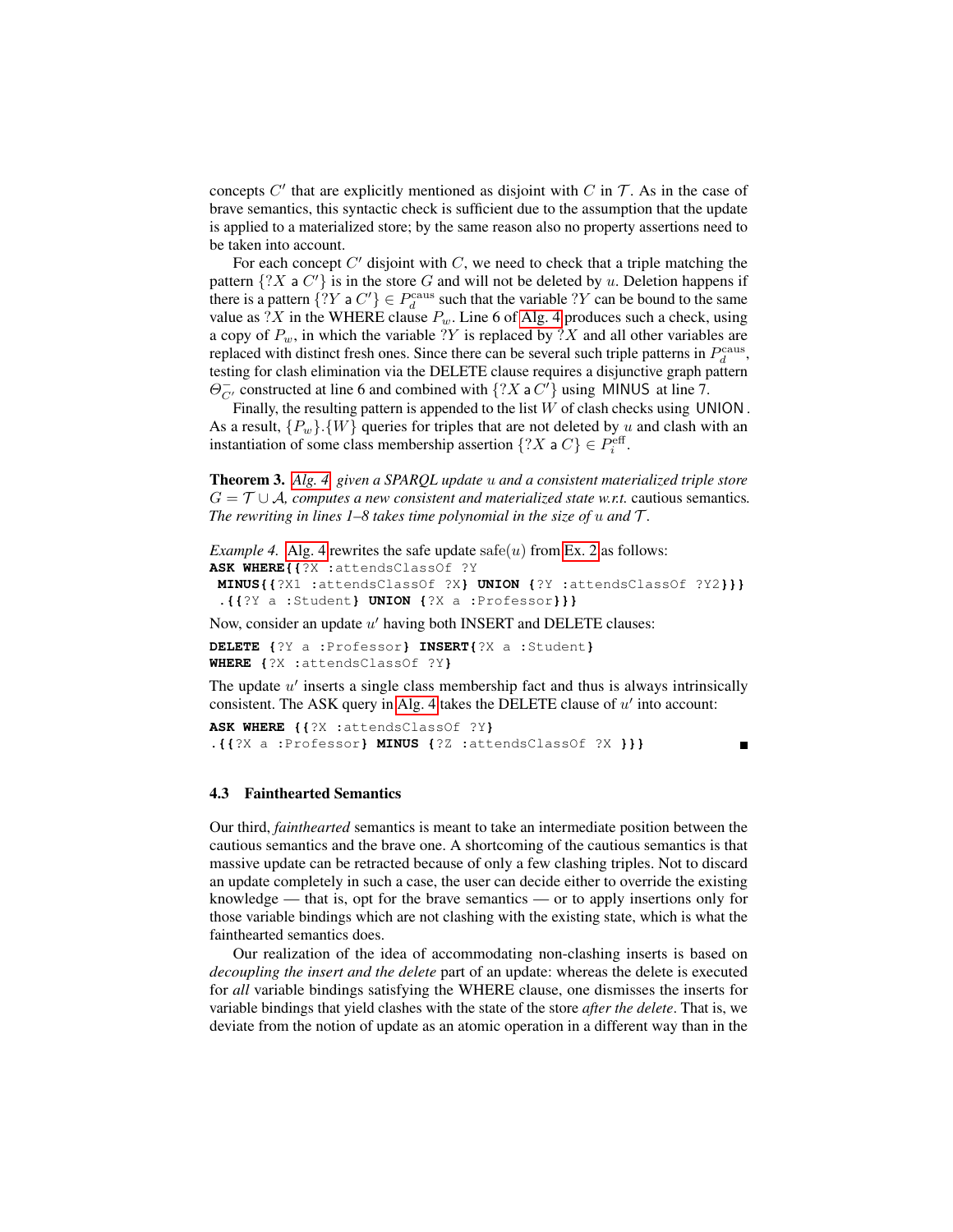Algorithm 5: *Fainthearted semantics* Sem*mat faint*

<span id="page-11-0"></span>**Input:** Materialized triple store  $G = \mathcal{T} \cup \mathcal{A}$ , SPARQL update  $u(P_d, P_i, P_w)$ Output:  $G^{ {\bf Sem}_{faint} }_{u(P_d,P_i,P_w) }$ 1  $W := P_w$ 2 foreach *triple pattern*  $(x \text{ a } C)$  *in*  $P_i^{\text{eff}}$  do 3 **foreach**  $C'$  s.t.  $C \sqsubseteq \neg C' \in \mathcal{T}$  or  $C' \sqsubseteq \neg C \in \mathcal{T}$  do 4  $\bigcup$   $\Theta_{C'}^-$  := { FILTER(*False*)};  $\begin{array}{c|c} \mathbf{A} & \mathbf{B} \end{array}$   $\begin{array}{c} \mathbf{B} & \mathbf{C}_C & \mathbf{C} \\ \mathbf{B} & \mathbf{B} \end{array}$  for each  $(z \neq C') \in P_d^{\text{caus}}$  do 6  $\left| \left| \left| \Theta_{C'}^- \right| := \Theta_{C'}^-$  UNION  $\{P_w \theta[z \mapsto x]\};\right.$  $7 \quad | \quad W \coloneqq \{W\}$  MINUS  $\{x$  a  $C'$  MINUS  $\{\Theta_{C'}^-\}\};$ 8  $W := \{W\}$  UNION  $\{P_w \theta_1 \cdot P_d^{\text{fvars}} \theta_1\}$ ; 9 **return**  $G_{u(P_d^{\text{caus}} \theta_1, P_i^{\text{eff}}, W)}$ 

safe rewriting where *both* deletions and insertions are dismissed for variable bindings leading to clashes. Our motivation for such a design decision is explained next.

Assume that for each variable binding  $\mu$  returned by the WHERE pattern, we want to either insert gr( $P_i\mu$ ) along with deleting gr( $P_d\mu$ ), or dismiss  $\mu$  altogether. As an example, consider the update  $u'$  from [Ex. 4](#page-10-0) and the ABox  $\{\text{:}\}$  jim : attendsClassOf :ann. : jim a :Professor. : bob : attendsClassOf : jim}. With the variable binding  $\mu_1 = [?X \mapsto jim, ?Y \mapsto jim$  we insert : jim a :Student knowing that the clashing fact :  $\lim_{n \to \infty} a$ : Professor will be deleted by the binding  $\mu_2 = [?X \mapsto :bob, ?Y \mapsto :jim]$ . However, if the update is atomic, this anticipated deletion will only happen if  $gr(P_i\mu_2)$  does not introduce clashes. Assume this is the case (i.e. also {:bob a :Professor} is in the ABox): we have to look one more step ahead and check if this triple will be deleted by some variable binding  $\mu_3$ , and so on. This behaviour could be realized with SPARQL path expressions, which would however stipulate severe syntactic restrictions on the WHERE clause  $P_w$  of the original update.

As mentioned above, our interpretation of fainthearted semantics assumes independence between the INSERT and DELETE parts of the update. To implement this, we rely on SPARQL's flexible handling of variable bindings. Namely, we rename the variables in the DELETE clause apart from the rest of the update, and put this renamed apart copy of the WHERE clause in a new UNION branch. The original WHERE clause is then rewritten (using MINUS operator, similarly to the case of cautious semantics) to ensure that insertions are only done for variable bindings where clashes are removed by the DELETE clause with some variable binding. The implementation can be found in [Alg. 5.](#page-11-0)

*Example 5*. The update u' from Example [4](#page-10-0) is rewritten as follows by [Alg. 5:](#page-11-0)

**DELETE {**?Y1 a :Professor **} INSERT {**?X a :Student**} WHERE {{**?X2 :attendsClassOf ?Y1**} UNION {**?X :attendsClassOf ?Y. **{MINUS {**?X a :Professor **MINUS {**?X3 :attendsClassOf ?X**}}}}}**

The first union branch binds the variables in the DELETE clause (both using fresh variables). The second branch binds the variable ?X in the INSERT clause, using MINUS to remove variable bindings for which a non-deleted clash exists. The test that a clash will not be deleted is expressed using the inner MINUS operator.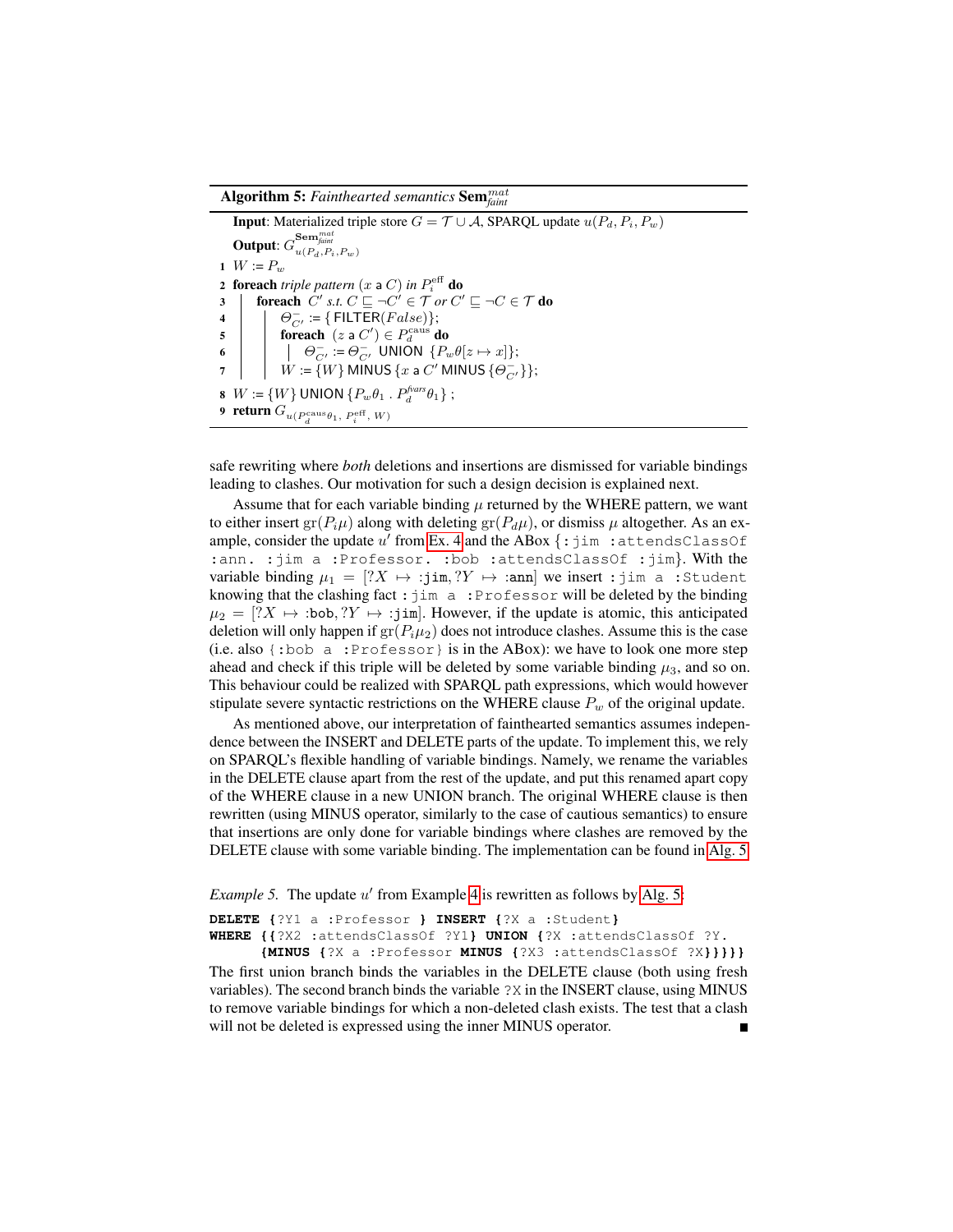We conclude with a claim of correctness and polynomial complexity of the rewriting, similar to those made for the brave and cautious semantics.

**Theorem 4.** *Alg.* 5, given a SPARQL update u and a materialized triple store  $G = \mathcal{T} \cup \mathcal{A}$ *w.r.t.* fainthearted semantics*, computes a new consistent and materialized state. The rewriting in lines 1–9 takes time polynomial in the size of*  $u$  *and*  $T$ .

# <span id="page-12-0"></span>5 Experimental Evaluation

For each of the three semantics discussed in the previous section, we provided a preliminary implementation using the Jena API ([http://jena.apache.org](jena.apache.org)) and evaluated them against Jena TDB triple store which implements the latest SPARQL 1.1 specification. As before, for computing the initial materialization of a triple store  $mat(G)$  we rely on on-board, forward-chaining materialization in Jena TDB using the minimal RDFS rules as in [Fig. 1.](#page-2-0)

For our experiments, we used the data generated by the EUGen generator [\[15\]](#page-14-13) of for the size range of 5 to 50 Universities. We opted for using this generator as it extends the LUBM ontology [\[9\]](#page-14-14) with chains of subclasses, making the rewritings more challenging. In our case we have used the default of  $i = 20$  subclasses for each LUBM concept (e.g.,  $Subj$ students) and made such subclasses pairwise disjoint. Moreover, we have added more disjointness axioms where appropriate, e.g., :AssociateProfessor dw :FullProfessor. All these TBox axioms are merged with our previous reduced RDFS version of LUBM used in our previous work [\[1\]](#page-14-1). To compare the experimental results with the previous work, for our experiments we adapted the seven updates from [\[1\]](#page-14-1). Our prototype, as well as files containing the data, ontology, and the updates used for experiments, are made available on a dedicated Web page<sup>[4](#page-12-1)</sup>.

The results summarized in [Table 2](#page-13-1) show that the LUBM 50 dataset (507MB uncompressed, 8.7M triples after materialization) can be handled in seconds on a quad-core Intel i7 3.20 GHz machine with 16 GB RAM. For each of the three semantics, we have compared the time elapsed for rewriting and for the evaluation of the resulting update. The last line in [Table 2](#page-13-1) is the evaluation time for the original, non-rewritten update. One can notice that brave semantics  $\textbf{Sem}_{\textit{brave}}^{\textit{mat}}$  is often the most expensive one, since it performs most modifications. When the number of inconsistent inserts is low though, the situation is different, and the brave semantics slightly outperforms the fainthearted semantics Sem*mat faint* (Update #6 and #7), due to the more complex checks in the WHERE clause produced by [Alg. 5.](#page-11-0) For the cautious semantics Sem*mat caut* , the numbers in the table are construction and evaluation time of the ASK query checking for the feasibility of update (cf. [Alg. 4\)](#page-9-0). In case this ASK query returns  $False$ , the runtime of brave semantics should be added in order to obtain the total runtime of the update. Update #4 demonstrates that Sem*mat caut* can perform significantly worse than Sem*mat faint* when the number of instantiations in the original WHERE clause is high. This is because the ASK query in Sem*mat caut* looks for instantiations of the WHERE clause which can lead to clashes with the existing tuples (using a conjunctive condition), whereas Sem*mat faint* reduces the set of solutions of the original WHERE clause using MINUS, which is apparently more efficient in the Apache TDB.

<span id="page-12-1"></span><sup>4</sup> [http://dbai.tuwien.ac.at/user/ahmeti/sparqlupdate-inconsistency-resolver/](http://dbai.tuwien.ac.at/user/ahmeti/sparqlupdate-inconsistency-resolver)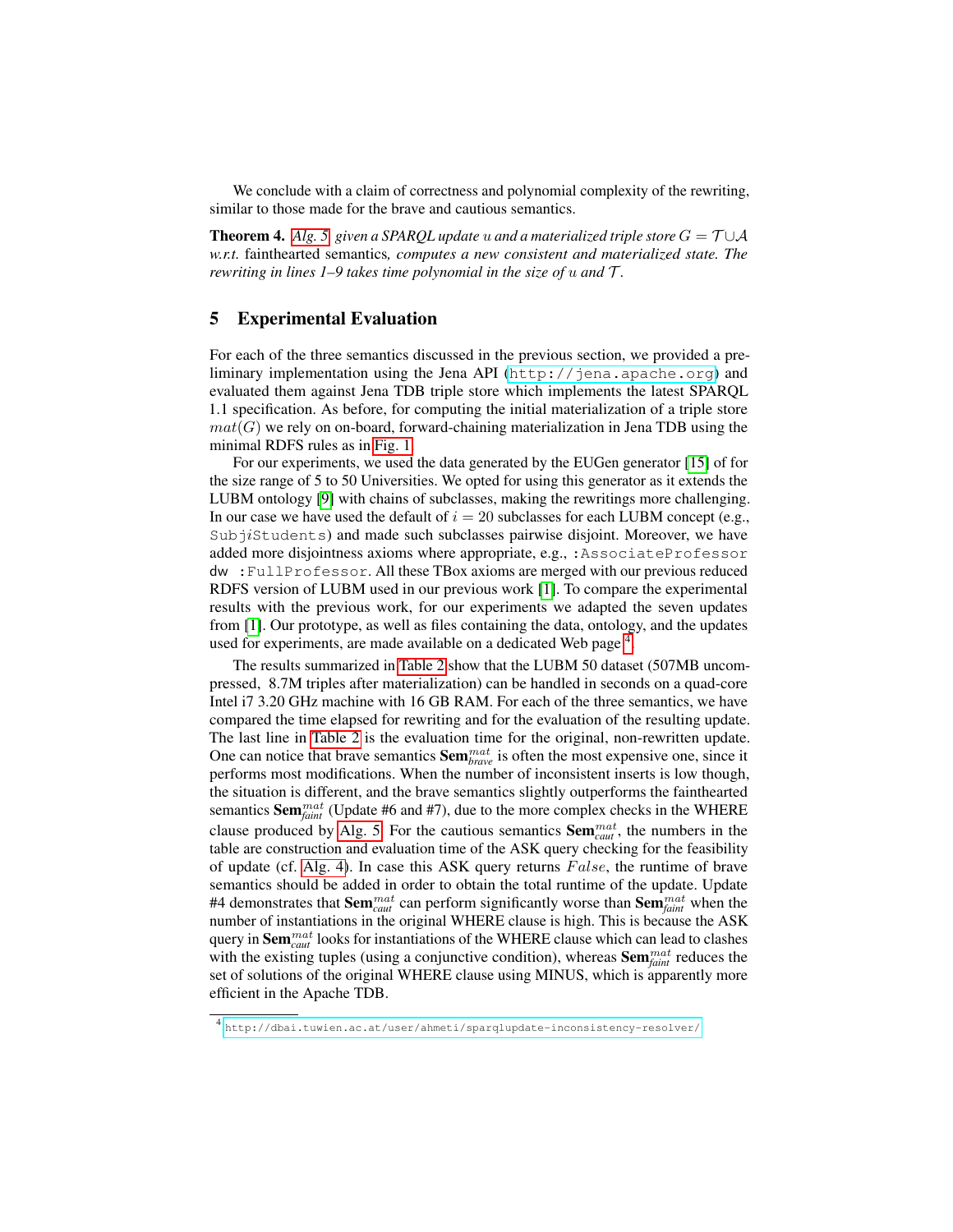<span id="page-13-1"></span>Table 2. Evaluation results in seconds for LUBM 50

| Update #                           |     |      |      |      |     |      |                                   |
|------------------------------------|-----|------|------|------|-----|------|-----------------------------------|
| $\sum_{brane}$                     |     | 14,8 |      |      |     |      | $0,1$   22,1   46,0   15,3   13,6 |
| $\sqrt{\textbf{Sem}_{caut}^{mat}}$ | 0.3 |      |      | 44,0 | 0.2 | 3.9  |                                   |
| $\sum_{\text{Sem}_{\text{faint}}}$ |     | 2.8  | 0,01 | 17.4 | 3,3 | 16,7 | 15.3                              |
| Original                           | 0.2 | 0.2  | 0,2  | 10,2 | 0.2 | 6,6  |                                   |

### <span id="page-13-0"></span>6 Related Work and Conclusions

In this paper we have taken a step further from our previous work, in combining SPARQL Update and RDFS entailment by adding concept disjoints as a first step towards dealing with inconsistencies in the context of SPARQL Updates. We distinguish the case of intrinsic inconsistency, localized within instantiations of the INSERT clause of a SPARQL update, and the usual case when the new information is inconsistent with the old knowledge. In the former case, our solution was to discard all solutions of the WHERE query that participate in an inconsistency. For the latter case, we discussed several reconciliation strategies, well suited for efficient implementation in SPARQL. Our preliminary implementation shows the feasibility of all proposed approaches on top of an off-the-shelf triple store supporting SPARQL and SPARQL update (Apache TDB).

The problem of knowledge based update and belief revision has been extensively studied in the literature, although not in the context of SPARQL updates where facts to be deleted or inserted come from a query. As argued in [Sec. 4.1,](#page-8-2) brave semantics implements the most established approach of adapting the new information fully via a minimal change, which is feasible in the setting of fixed RDFS<sup>¬</sup> TBoxes. Also semantics deliberating between accepting and discarding change are known (see [\[10\]](#page-14-11) for a survey). In [\[18\]](#page-14-15) an approach involving user interaction to decide whether to accept or reject an individual axiom is considered, with some part of the update being computed automatically in order to ensure its consistency. We do not consider interactive procedures here (although they clearly make sense in the case of more complex TBoxes or for TBox updates). Instead, we rely on the resolution strategies which are simple for the user to understand and can be efficiently encoded in SPARQL. In a practical KB editing system, one should probably combine the two approaches, e.g. for resolving the intrinsic inconsistency. Likewise, the approaches [\[3\]](#page-14-16), [\[7\]](#page-14-10) and [\[13\]](#page-14-17) consider grounded updates only, whereas our focus is on implementation of updates in SPARQL. The approach in [\[7\]](#page-14-10) captures RDFS and several additional types of constraints and is close in spirit to our brave semantics.

Intrinsic consistency of an update is a common assumption in knowledge base update (e.g. [\[5–](#page-14-9)[7,](#page-14-10) [14\]](#page-14-18)), which can be easily violated in the case of SPARQL updates. It is worth noting that our resolution strategy for intrinsic inconsistency called safe rewriting can be combined with all three update semantics using just the basic SPARQL operators.

Much interesting work remains to be done in order to optimize rewritten updates. Moreover, we plan to further extend our work towards increasing coverage of more expressive logics and OWL profiles, namely additional axioms from OWL2 RL or OWL 2 QL [\[16\]](#page-14-3).

Acknowledgements. This work was supported by the Vienna Science and Technology Fund (WWTF), project ICT12-SEE, and EU IP project Optique (*Scalable End-user Access to Big Data*), grant agreement n. FP7-318338.